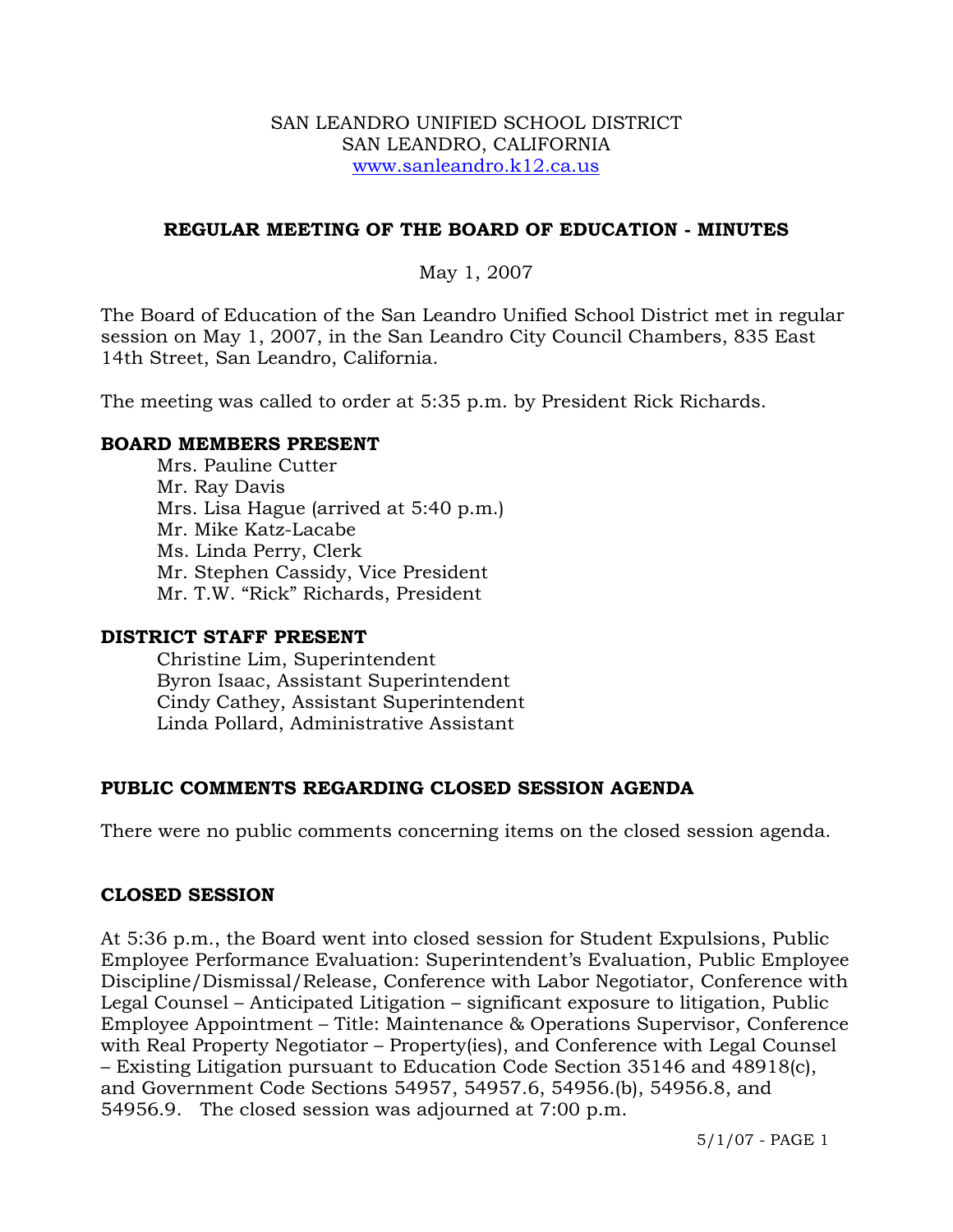The Board returned to open session at 7:06 p.m. with the Pledge of Allegiance to the Flag leg by Katherine Piccus, Co-Director of Special Education. President Richards said the Board had been in closed session and had taken the following action:

• On a motion made by Mr. Davis and seconded by Ms. Perry, the Board appointed Jill Popjoy as Maintenance & Operations Supervisor by a 6-1 vote. Trustee Cassidy voting no.

## **APPROVAL OF AGENDA**

Mr. Richards requested that Conference Item 3.1-CF, Intra-District Policy: AR 5116.2 (a-e) be moved up to follow the presentation, and that Conference Item 5.2-CF, PSA-Project Stabilization Agreement, would be discussed at 8 p.m. as legal counsel was expected at that time.

On a motion made by Mr. Davis and seconded by Ms. Perry, the Board approved the agenda for the regular meeting of May 1, 2007, as amended, by a 7-0 vote.

#### **PRESENTATIONS**

Intra-district Transfer Policy

 David Lorden, Director of Student Support Services, provided a working draft of the 2007-2008 Projected Enrollment and Priority Intra-District Transfers Requests.

 He reminded the Board that the information presented tonight was to be used as a tool designed to give the District as close a picture as possible to project class sizes, number of projected classes and possible configuration; however, cautioned that the numbers represented a "moment in time" and would change weekly until about the 10th day of school in September 2007.

 Mr. Lorden walked the Board through charts illustrating projected class sizes, number of projected classes and possible configurations of the eight elementary schools. He noted that the new priority requests from siblings of continuing students on an intra-district request were now included in the projected numbers.

 Mr. Lorden said that while it is the goal to house all students in their attendance area, sometimes that is not possible. As a way to track and get a sense of the kindergartener enrollment numbers, he shared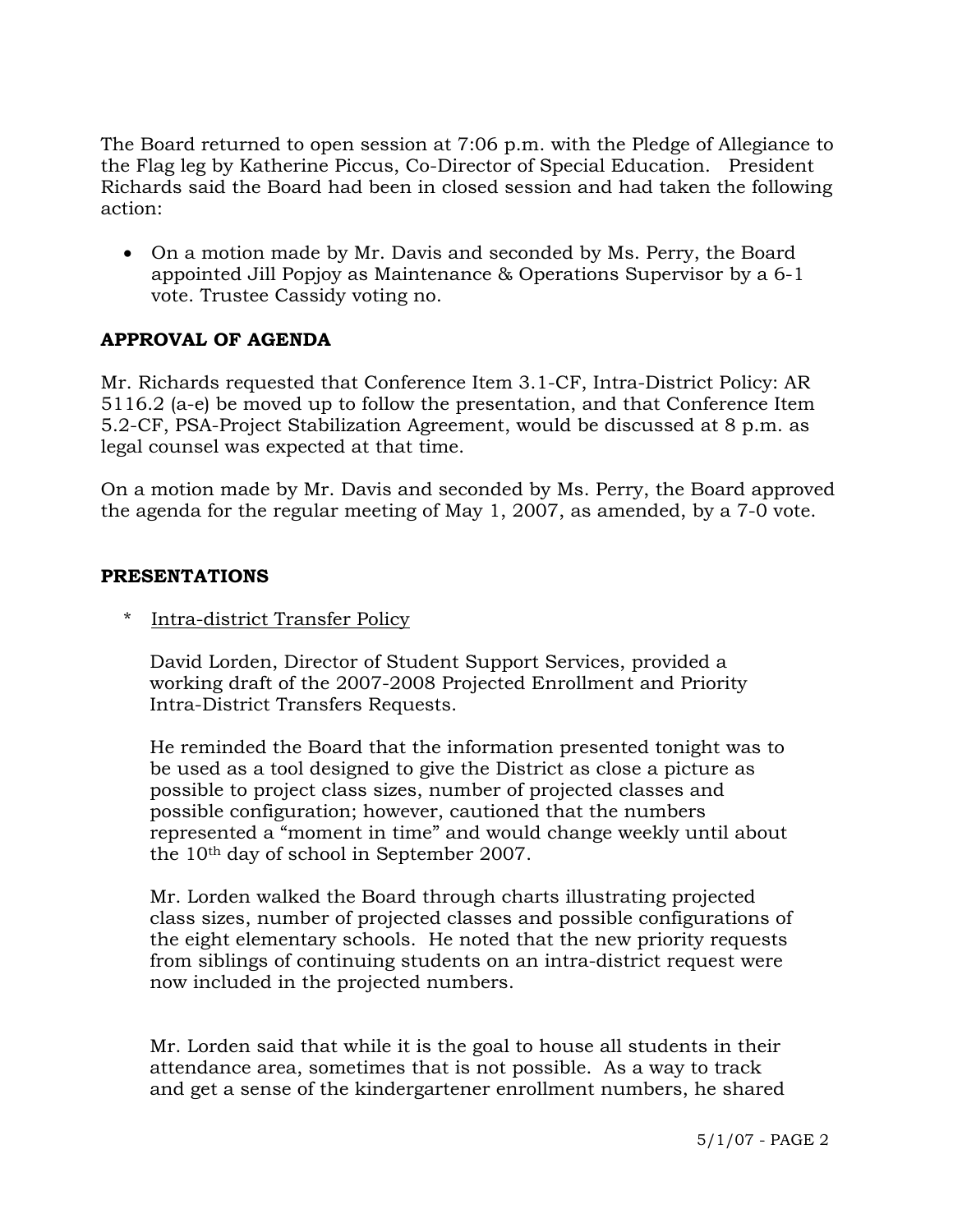a chart that recorded the number of projected kindergarteners at each site for the 2007-2008 school year, the number of packets distributed and the number returned so far.

 The Board was concerned that the number of returned packets was much lower than the projected enrollment number. Ms. Cathey indicated that historically, a lot of parents do not enroll their child until mid-August which would explain the difference in the numbers.

 Ms. Perry would like to have the projected numbers for siblings to be broken down by families.

 Ms. Cathey presented information regarding the Intra-District Transfer Policy, AR 5116.2 (a-e) and data demonstrating the impact of modifying the intra-district transfer policy to include continuing students and the impact of reordering the priority of siblings of students on an intra-district permit.

 She explained that Intra-District transfers are regulated by Education Code 35160 which states, "*The policy must prohibit the displacement of any student who currently resides in the attendance areas of a school by a student transferring from outside the attendance area."* (Education Code 35160.5 (b)(2)(c).

 The current eight priorities and following options to consider were discussed:

- Move language related to continuing students from "guiding principals" to priority #2
- Combine siblings together as one priority item and move to priority #3
- Delete "Students requesting transfers from Program Improvement Schools" as a priority criteria (which is handled through NCLB requirements)
- Consider re-ordering the priority categories (reducing the number to five)

Clarifying questions raised by the Board focused particularly on Roosevelt and Washington Elementary schools.

Mrs. Cutter would have liked to see all employees be given the same priority whether or not their child was attending his/her primary place of employment; however, Ms. Cathey stated that the Education Code was very clear that placement be based on the primary place of employment for the employee, and that if a person works at the District Office for example, and their child attends an elementary school, they would be placed in the lottery system and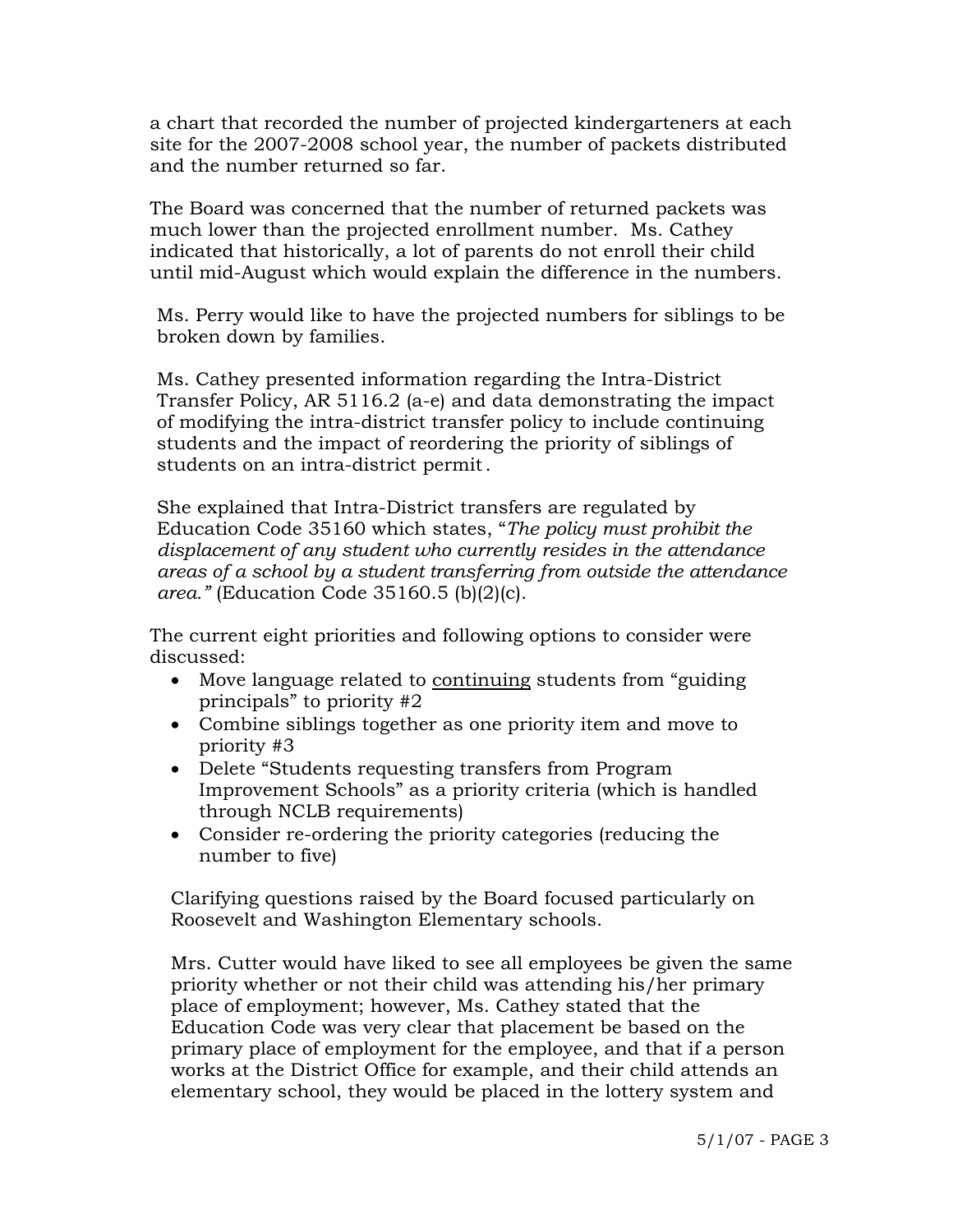designated "non-priority".

#### 3.1-CF Intra-District Transfer Policy: AR 5116.2 (a-e)

The Board discussed and considered recommending to the Policy Committee potential modifications to the Intra-District Transfer Policy, AR 5116.2 (a-e), as it related to priority designations including continuing students and the reordering of siblings of students on an intra-district permit as presented.

### **Public Comment**

• Terry Anderson, Ethan Klos, Lynn Durato, Cyntha Chandler, Lena Zubo, Sue McDonough, and Caroline Escorsio addressed the Board regarding the Intra-District Transfer Policy information that was presented. Comments indicated that further clarification of the projected numbers, differences between interdistrict and intra-district timelines was needed. In addition, childcare and the school capacity of Washington continued to be a concern for the speakers.

The Board shared the public's concern, with some suggesting looking into District-wide childcare, and revisiting realigning the school boundaries. They agreed that it was important to try and keep families together and grandfather in those siblings when considering the changes.

Superintendent Lim indicated that she would be having a follow-up meeting with Rose Johnson, Director of the Davis Street Resource Center, this week regarding the plans to provide childcare at Washington Elementary from 7 a.m. to 6 p.m. every school day.

Mr. Katz would like to see historical statistics with regards to the current prioritization, and the effect of consolidating and reducing the number to five groups.

Mr. Richards appreciated the time the parents had taken to voice their concerns on behalf of their school community and children, adding that by working together we can make things happen in the best interest for everyone.

It was the consensus of the Board to refer the Administrative Regulation 5116.2(a-e) to the Board Policy Committee to consider reviewing and modifying the ARs based upon information shared, and other aspects of the ARs as needed, including but not limited to timelines, language corrections, etc, and the Intra-District Transfer Request form to allow more efficient implementation of the policy.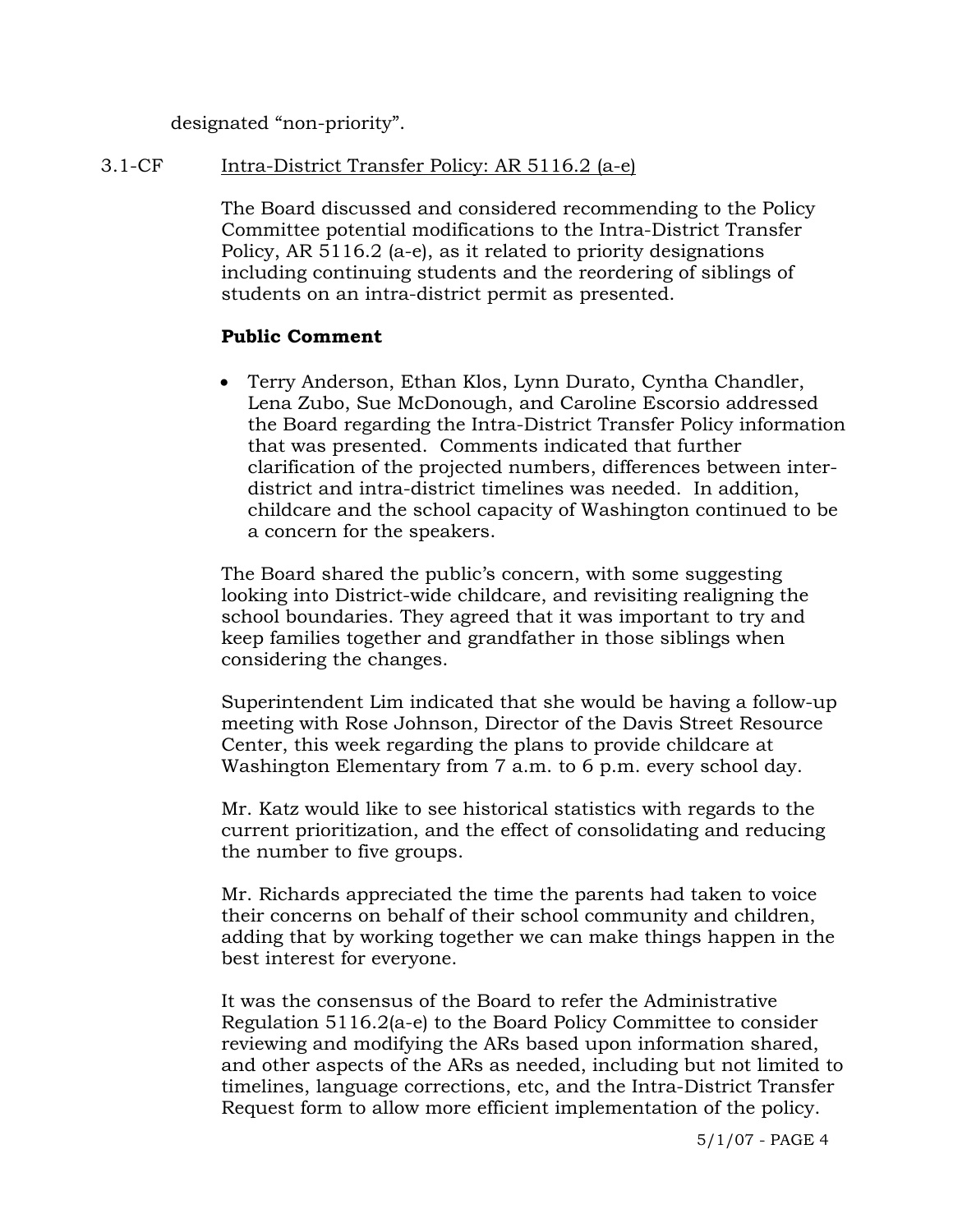#### **REPORTS 8:00 pm Time Specific**  Student Representatives' Reports – San Leandro High School student representative Rachel Whyte updated the Board on activities at the high school. Highlights included that the production of *Grease* was a success and students were entering the second week of STAR testing. Senior parents are selling tickets for the After Grad Party which will be on the USS Hornet. The Senior Ball will be at the San Francisco City Hall. ASB elections were held last week. Class election packets are available, with elections scheduled for Tuesday and Wednesday of next week. *Every 15 Minutes* is fast approaching, May 10 and 11. Twenty-one students have been working very hard on this program. She invited the Board to attend and witness this national program on May 10, 9:40 a.m. (2nd Block). San Leandro High School vs. Bishop O'Dowd baseball game will be Wednesday, May 2.

Youth Advisory Commission: Rachel reminded the Board that the Commission would not be meeting until May 7, and that she would provide a report at the next Board meeting.

#### 5.2-CF PSA-Project Stabilization Agreement

The Board discussed and considered approving the PSA-Project Stabilization Agreement.

Phil Henderson, legal counsel, from Miller Brown & Dannis was present to offer further explanation and answer questions the Board may have regarding this agreement.

Mr. Katz noted the following clerical corrections to the agreement:

- 1. Article IV 4.1**:** Page 7, #1, "*contactor"* should be "*contractor"* and the sentence should read "…*on the Project or with a Contractor/Employer on the Projects".*
- 2. Article VI 6.1: Page 11, second sentence the word "identify" should be "identity" and read as follows: "*conditions, sexual orientation, gender identity, domestic partner…"*
- 3. Article VII 7.3: Page 12, top of the page, eliminate extra period after *"authorized representative in a Union."*
- 4. Article IX 9.3: Page 15, "*To the extent such Master Collective Bargaining Agreement is not inconsistent with this Agreement*" is an incomplete sentence should be part of the previous sentence separated by a comma.
- 5. Appendix C should be repaginated and begin on its own page.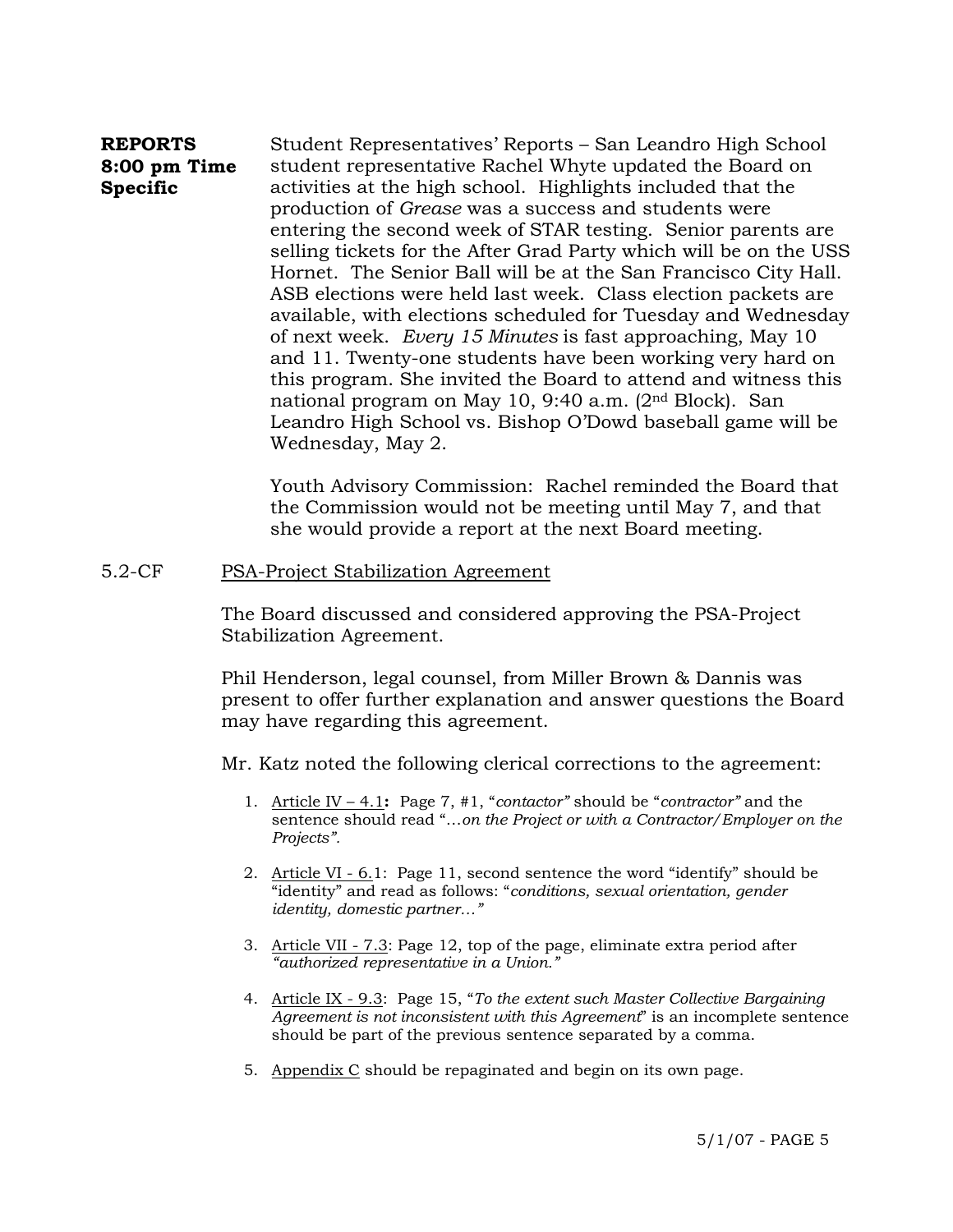Mr. Henderson confirmed for Mrs. Cutter, that an agreement had been reached with regards to the CAP on total excluded projects, and the number of core employees (two areas of concern for the Facilities/Technology Committee).

Ms. Perry noted two additional corrections:

- 1. Page 2 *"interference's"* should not be possessive and read *"interferences".*
- 2. Page 4 1.6.2 add (s) to "All other labor organization(**s**)

The Board thanked everyone for their time and effort spent in securing an agreement which will ensure that a successful prequalification of contractors occur so that the most competent contractors bid on Measure B Bond Projects.

### **PUBLIC COMMENT**

• Barry Luboviski, Building Trades Council, and Andrew Slivka, Carpenters Union, thanked Superintendent Lim, Mr. Leon Glaster, and the Board for their support, and looked forward to working together in this joint effort.

On a motion made by Mr. Davis and seconded by Mrs. Cutter, the Board approved the PSA-Project Stabilization agreement with the noted corrections, by a 7-0 vote.

### **PUBLIC TESTIMONY ON NON-AGENDA ITEMS**

The following people addressed the Board regarding Beautification Day Reform.

- Andrew Maruoka advocated for a more balanced Beautification Day policy that not only allows, but encourages, community members to volunteer.
- Morgan Mack-Rose felt that the current policy was unreasonable and prohibitive, asking that when reviewing the policy, the Board keep in mind the importance of this event, not only for the physical state of the schools, but for the broader school community.
- Rob Rich said that Beautification Day procedure, scope, cost and scheduling of days needed to be addressed. He urged the Board to communicate any revisions and welcome community input before making any decision.
- Whitney Walker read a letter from Carolyn and Tony Lizotte, encouraging the Board to review the labor contract with the maintenance and trade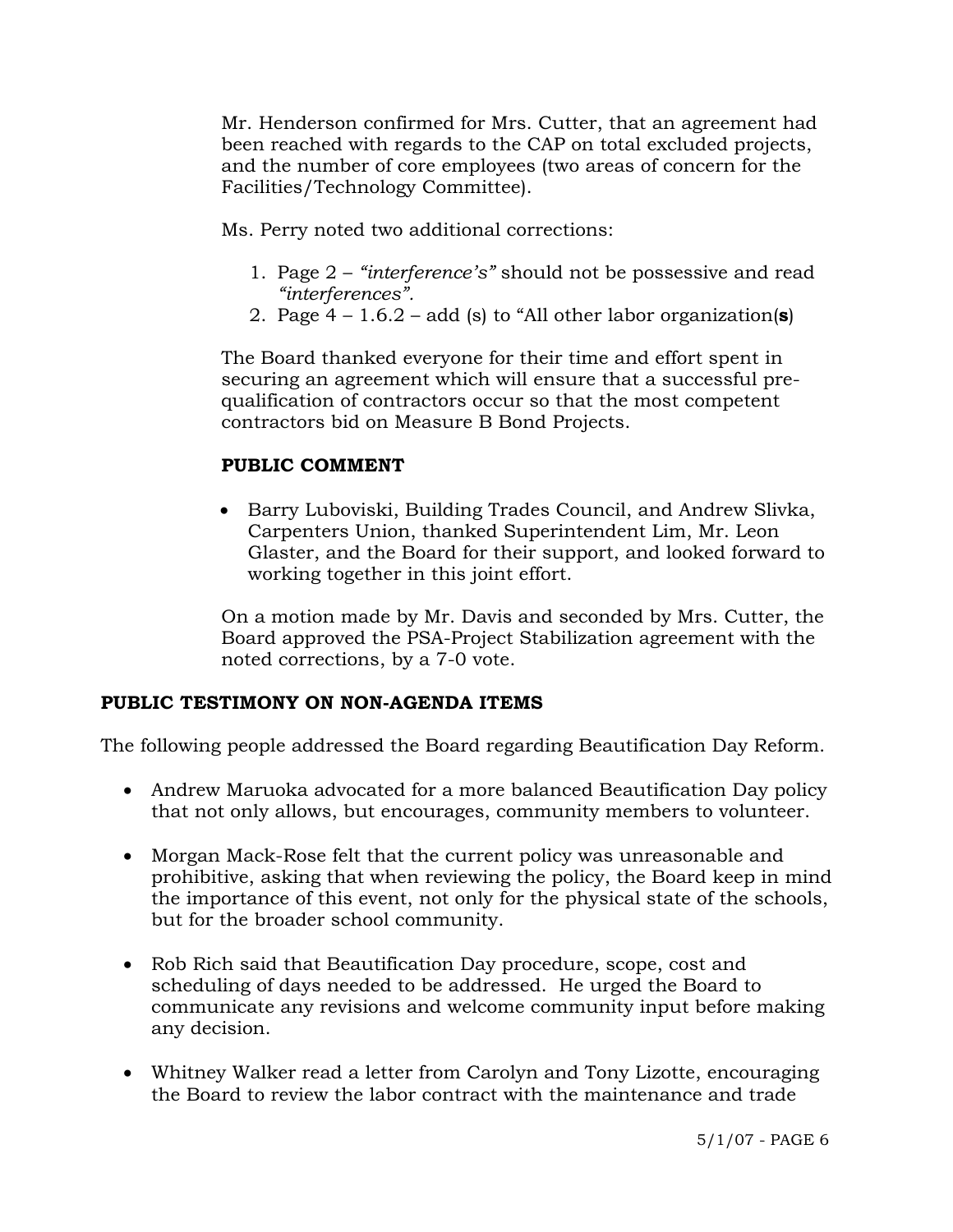workers with the kids in mind, adding that they are the future, and "a positive environment, creates a positive child."

The Board took a break at 9:10 p.m. and returned to open session 9:15 p.m.

# **REPORTS**

- 1) Correspondence Clerk Perry reported receipt of the following emails from Deborah Neitz Daily regarding the proposed changes to Roosevelt and Washington; from Kathy Goodall regarding STAR testing vs. Take your Children to Work Day and "What are we doing regarding this matter?"; from Catherine Luce (forwarded from Lyn Goldflam) regarding redistricting; from Renard Anderson regarding "thoughts regarding April 17 Board meeting Intra-District transfers"; from Sally Cole-White regarding "Please reconsider keeping 4th kindergarten at Roosevelt"; from Jeni Engler regarding the schedule for the new contract concerns; from Patricia Bidar commending the Board for enforcing enrollment policies; from Kirstin Porter regarding kindergarten closure; and from Jim Drogo regarding Beautification Day policy.
- 2) Superintendent's Report Superintendent Lim acknowledged and thanked the members of the Facilities/Technology Committee for all of their time and effort spent in shepherding the architectural contracts brought forward for Board action tonight.

She reported that Cabinet attended Thursday's performance of *Grease* and had a wonderful time, noting what a talented, diverse group that existed on stage, adding that with Measure B projects, "we are building a strong foundation for a great legacy for our students."

Ms. Lim proudly shared the CAHSEE results, reporting that 79% of all tenth grade students taking the test for the first time passed the English Language Arts and Math sections. She also said the results reflected that the District is "closing the achievement gap" with an increase of 10% percent of African American students passing the English Language Arts section, and a 2 % increase in Math from last year. In addition the number of our Latino students passing the English Language Arts went up 12% and increased by 1 % in Math. Ms. Lim said that staff was planning a formal presentation of this data to the Board.

She also announced that the Measure B Project Design Teams would be providing a presentation updating the Board on the process and progress being made at the May 15 Board meeting.

- 3) Board Committee Reports
	- Communication Mr. Katz noted that the committee met on April 26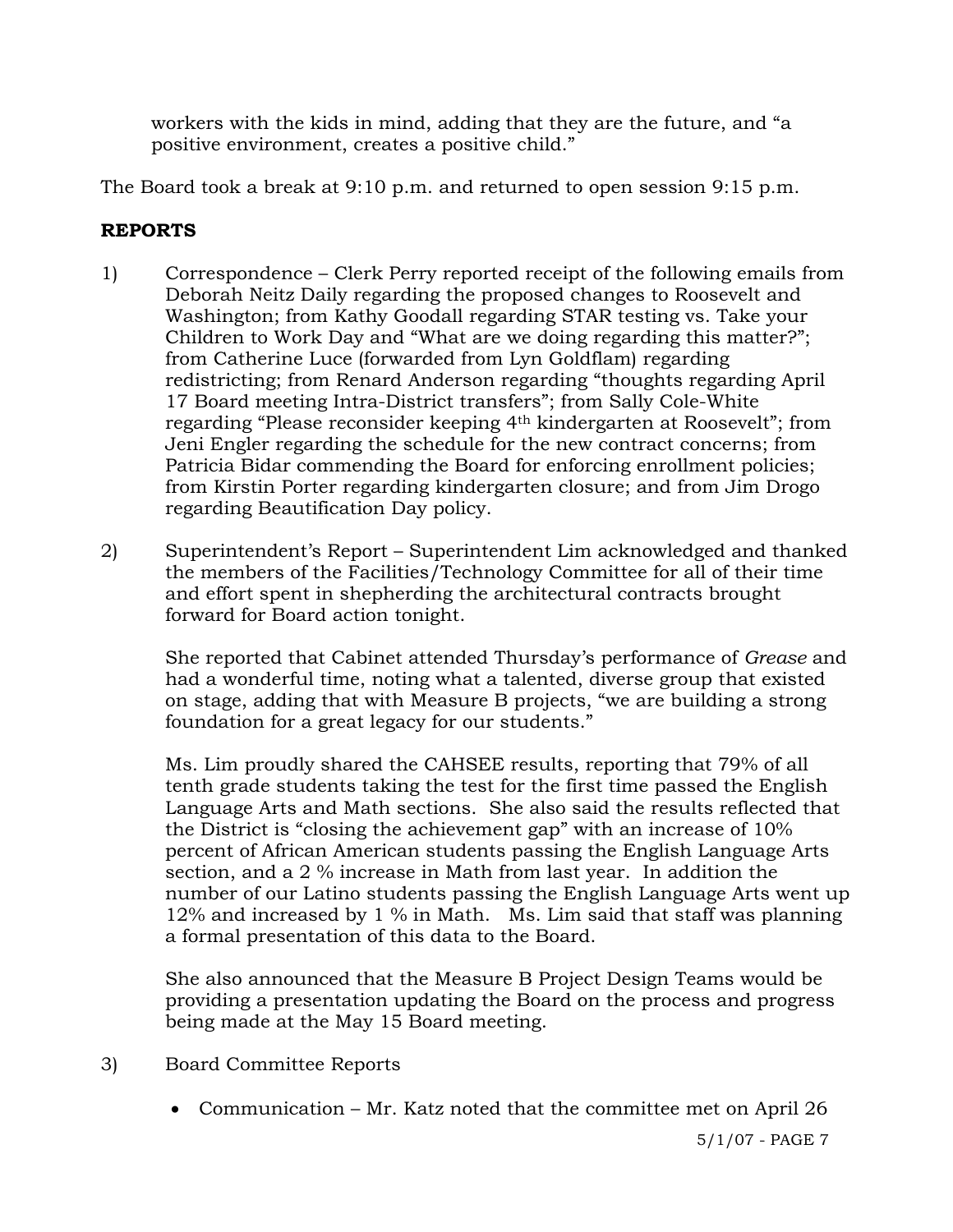and discussed the District mailing list and associated costs, a community open house as a way of bringing the non-parent community into the schools, Measure B ongoing communications, and focusing on actively promoting school accomplishments as they occur i.e. Robotics Team, production of *Grease*, and students participating the Geography B, etc.

 Mr. Cassidy noted that the committee was looking at producing at least two newsletters this coming year related to the bond. He also said that the committee suggested offering the community a tour of the high school earlier in the evening of the open house.

 Mrs. Cutter added that committee hoped to have "press packets", for easy access to record note-worthy events, available to all sites sometime in November 2007.

- Curriculum Mrs. Hague noted that the April 30 meeting was postponed and had been rescheduled for May 7. The committee would also be meeting in June, prior to the bringing the Science Textbook adoption to the June 19 Board meeting.
- Facilities/Technology Mr. Davis thanked staff and all of the consultants for their tireless effort with regards to the architectural contracts that were on the agenda for approval tonight.
- 3) Board Representatives' Reports
	- Alameda School Boards Association Ms. Perry reported that association met on April 26 and recognized student board members including San Leandro Unified's Rachel Whyte. Their next meeting will be May 17 where they will discuss the Governor's budget and adequacy of funding.
	- City/District Liaison Committee Mrs. Hague reported that the committee met on April 19 and received an update on the Measure B Oversight Committee and Project Design Teams, shared the District's new website, and discussed the Theater Capacity at the Arts Education Center as a potential joint project and the agenda for the Joint Meeting of the City Council and School Board on June 25, 2007. She noted that Trustees Richards and Perry attended the meeting in the absence of regular members Trustees Cassidy and Davis. The next meeting will be May 31 with housing developments and the impact to the District included on the agenda.
	- San Leandro Chamber of Commerce Community Partners Committee No report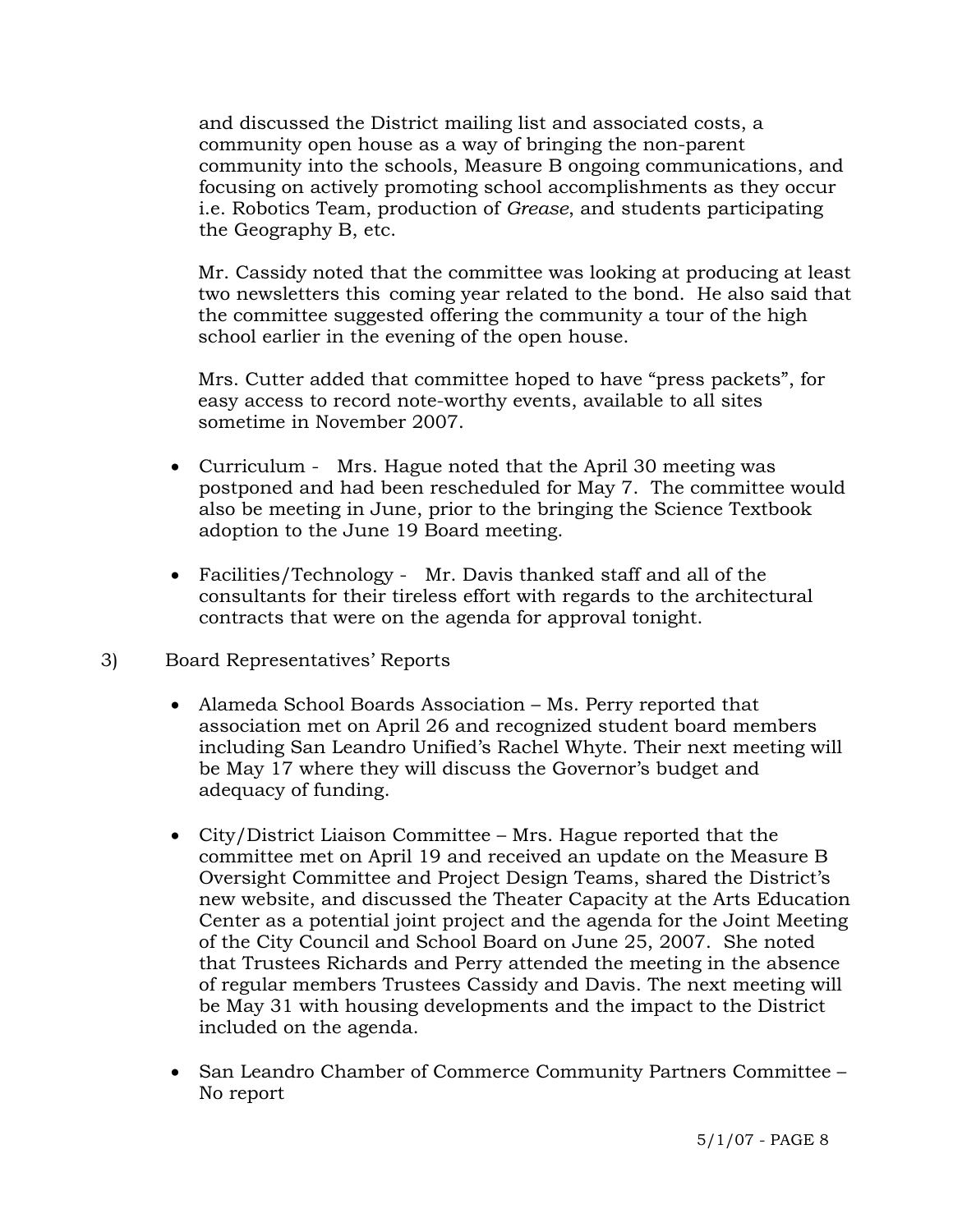## **CONSENT ITEMS**

Mrs. Cutter requested that items 3.4-C, Proposed Stipulated Expulsion Order, and 5.7-C, Construction Services Contract for Miscellaneous Renovations of the Instructional Materials Center at Madison Elementary School be removed from the Consent calendar.

### General Services

| $1.1-C$ | Approval of Board Minutes – April 3, 2007 |
|---------|-------------------------------------------|
|         |                                           |

- 1.2-C Approval of Board Minutes April 12, 2007
- 1.2-C Approval of Board Minutes April 23, 2007

## Human Resources

- 2.1-C Acceptance of Personnel Report
- 2.2-C Certified District Intern to Receive Professional Clear Teaching Credential

## Educational Services

- 3.1-C Acceptance of Donations
- 3.2-C Designation of School Representatives to the California Interscholastic Federation League (CIF) 2007/2008
- 3.3-C School Accountability Report Card Contract

## Business Operations

- 4.1-C Resolution #07-10 to Declare Certain Equipment Surplus
- 4.2-C Liability Claim Submitted to San Leandro Unified School District

# Facilities and Construction

- 5.1-C Architectural Programming Services Contract for the new 9th Grade Campus
- 5.2-C Architectural Programming Services Contract for the new Arts

5/1/07 - PAGE 9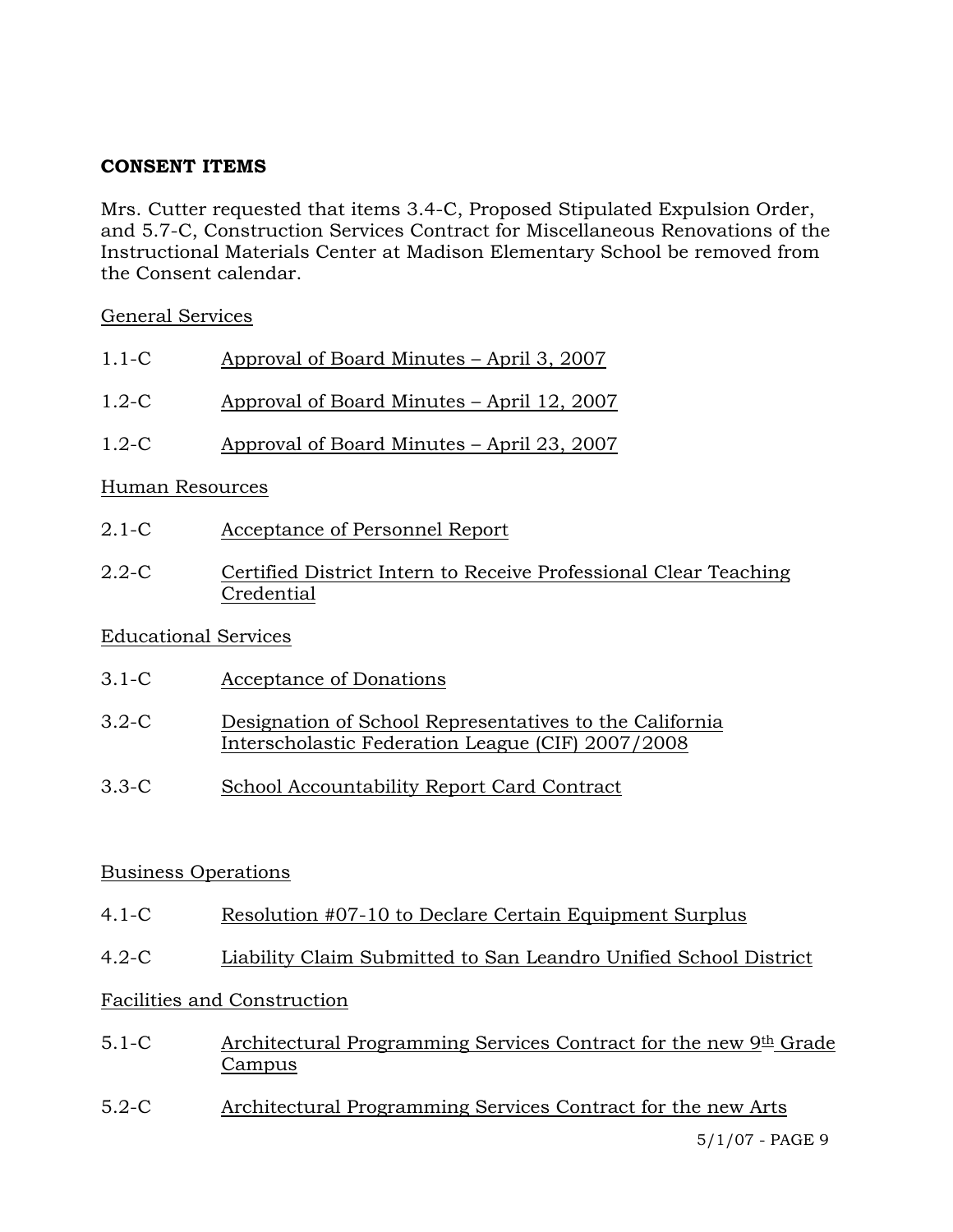Education Center

- 5.3-C Architectural Programming Services Contract for the new PG&E Parking Lot
- 5.4-C Architectural Programming and Design Services Contract for Roofing at Jefferson, McKinley, Washington, Roosevelt Elementary Schools, and San Leandro High School
- 5.5-C Consulting and Inspection Services Contract for Roofing District-Wide
- 5.6-C Consulting, Testing, and Inspection Services Contract for Roofing District-Wide

On a motion made by Mr. Katz and seconded by Ms. Perry, the Board approved the remaining consent items by a 7-0 vote.

#### Educational Services

3.4-C Proposed Stipulated Expulsion Order for Student E25-06/07

On a motion made by Mr. Davis and seconded Mrs. Hague, the Board approved the stipulated expulsion recommendation from the Director of Student Support Services for student E25-06/07 by a 6- 1 vote. Trustee Cutter voting no.

#### Facilities and Construction

### 5.7-C Construction Services Contract for Miscellaneous Renovations of the Instructional Materials Center at Madison Elementary School

Mrs. Cutter noted that the actual contract that was received by the Board for consideration tonight was for roofing at Garfield and Monroe Elementary Schools with MWM Architects and not for construction services contract for miscellaneous renovations for the Instructional Materials Center at Madison Elementary Schools with Coulter as listed in the agenda, adding that the Coulter contract would brought forward to the May 15 Board meeting.

On a motion by Mrs. Cutter, and seconded by Mr. Davis, the Board approved the architectural programming & design services contract with MWM Architects for roofing at Garfield and Monroe Elementary Schools by a 7-0 vote.

#### Facilities and Construction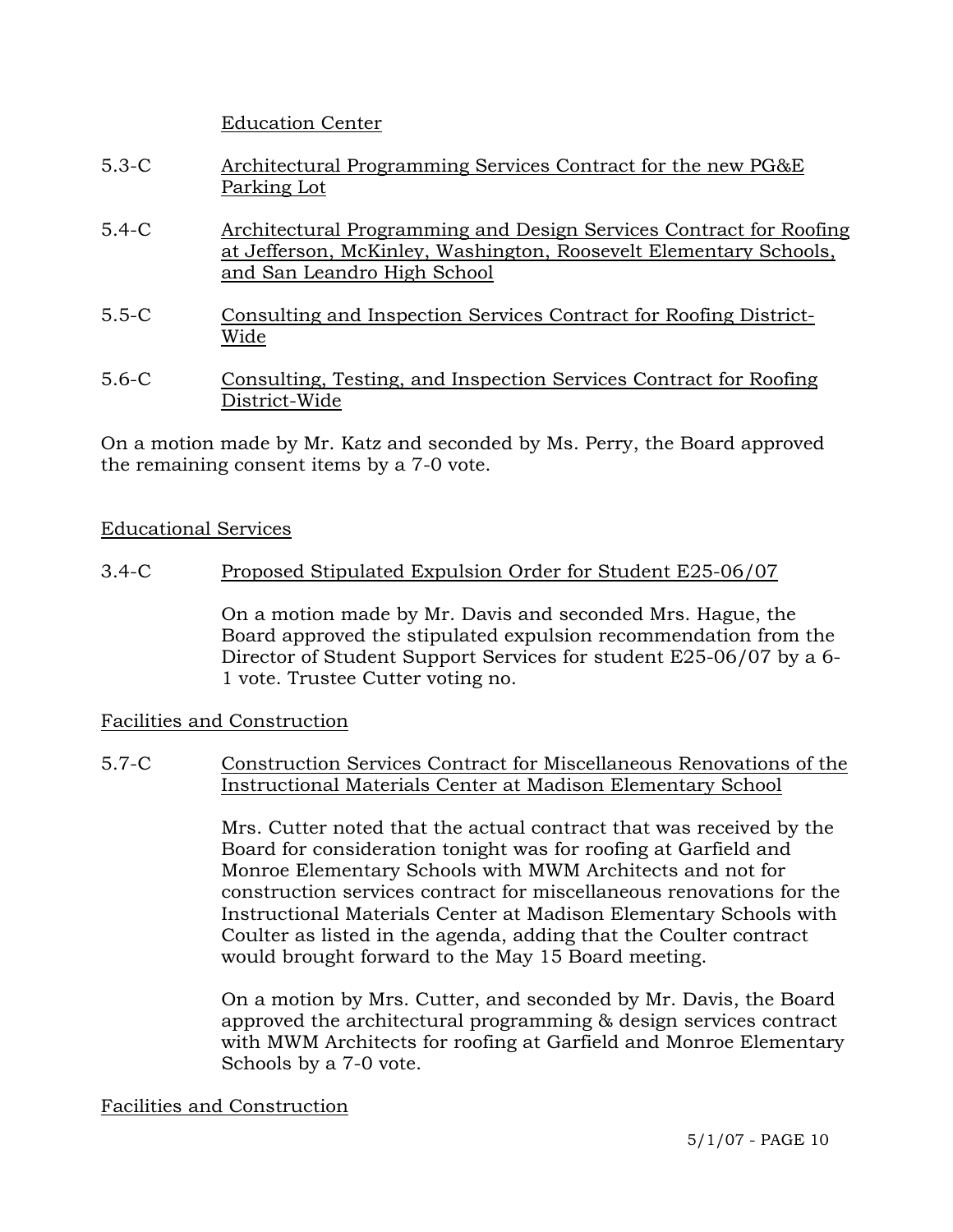### 5.1-CF "Thank You San Leandro" Measure B Signage

The Board discussed and considered approving the "Thank You San Leandro" Measure B signage for each of the school sites.

Mr. Davis thanked Communications Outreach Specialist Robin Michel and staff for all of their work. He explained that the Facilities/Technology Committee was presenting a blue and a yellow version of the sign for the Board to make their selection, adding that the color had no effect on the durability of the sign.

The Board shared their thoughts regarding the timeline for posting the signs at the school sites. For the most past, the Board felt that posting the signs immediately would be a positive way to show the community what was "up and coming" for the District. However, Mr. Cassidy felt that without any tangible evidence of the work being completed would only lead to misconception from the community regarding the District's intensions.

On a motion made by Mr. Davis and seconded by Mrs. Cutter, the Board approved the "blue version" of the "Thank You San Leandro" Measure B signage by a 6-1 vote. Mr. Cassidy voting no.

## **ADDITIONAL SUGGESTIONS AND COMMENTS FROM BOARD MEMBERS**

• Mrs. Hague thanked members of Cabinet and all the District employees for attending the musical performance of *Grease*, adding that she also appreciated the diversity of the student performers. She would like the Board to recognize the many volunteers for their time and effort towards the success of this production. She announced that the secondary schools would soon be traveling to Disneyland. Mrs. Hague hoped that as we progress with the Measure B projects, the

 District would keep in mind the importance of alerting the community in advance of any work-related disruptions that might occur.

- Mr. Katz reported attending *Grease* and thanked everyone involved for an excellent production.
- Mrs. Cutter thanked all the architectural firms for their "leap of faith" by agreeing to be part of the Measure B projects. She met with the Estudillo Homeowners Association, along with Mayor Santos and Councilmember Michael Gregory, where questions regarding Beautification Days were addressed.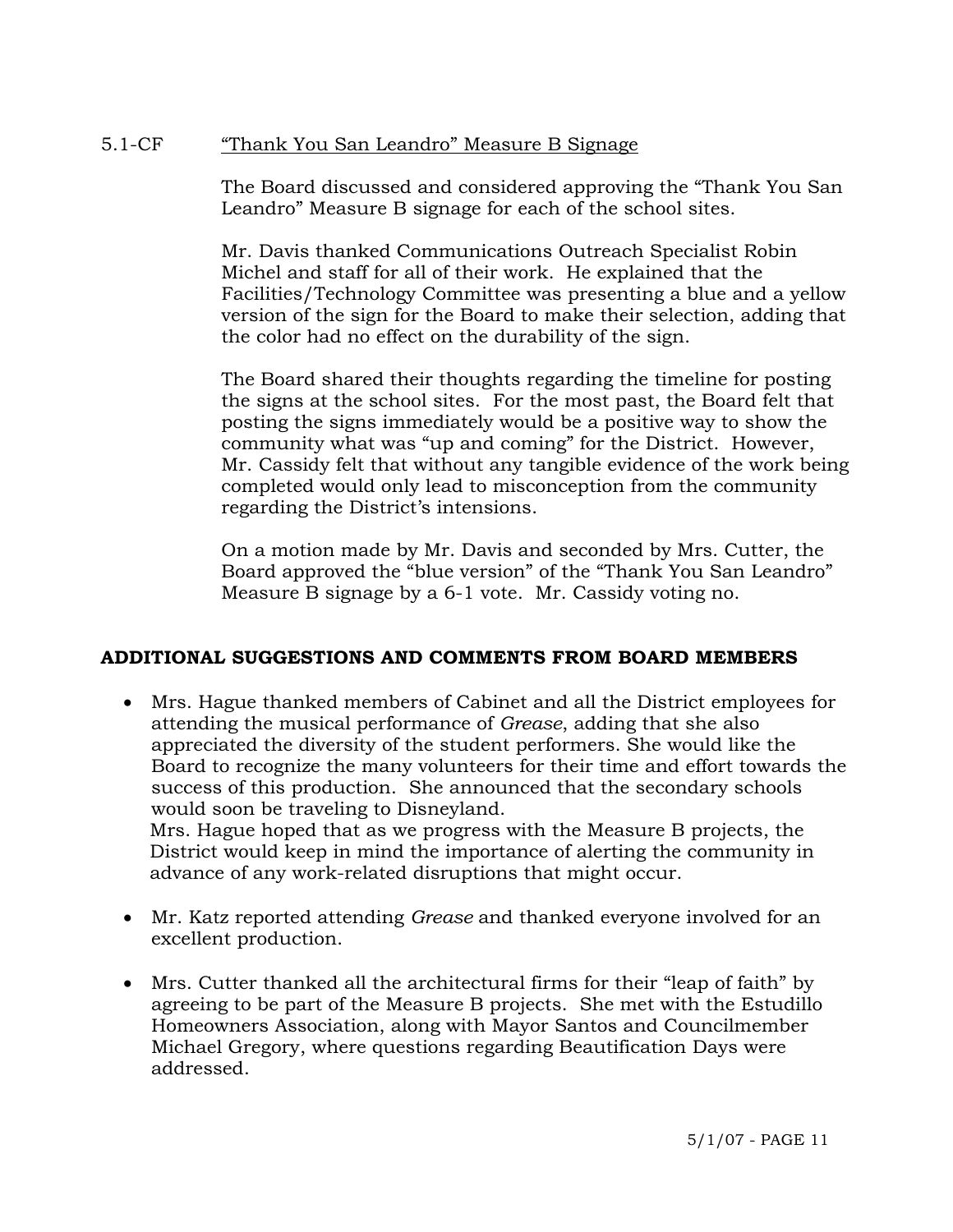- Mr. Davis suggested placing a "check-mark" after each modernization project as they are completed as a way of keeping the community abreast of the progress being made.
- Ms. Perry attended the production of *Grease.* MACSELPA will be meeting tomorrow, May 3. Even Start will be conducting a two-day site visit, May 8- 9, beginning at 8 a.m. She attended the Adult School Career Faire.
- Mr. Cassidy reported attending a United Parents Meeting where there was a presentation on the academies, suggesting that the presentation be shared with the Board. Responding to the many inquires received, he asked that the school calendar be made available to parents as soon as it is approved.

 He asked that the Board consider agreeing to authorize the Superintendent to retain legal counsel to explore the process of changing the number of trustees and the trustee area format.

Following a brief discussion, consensus was not met.